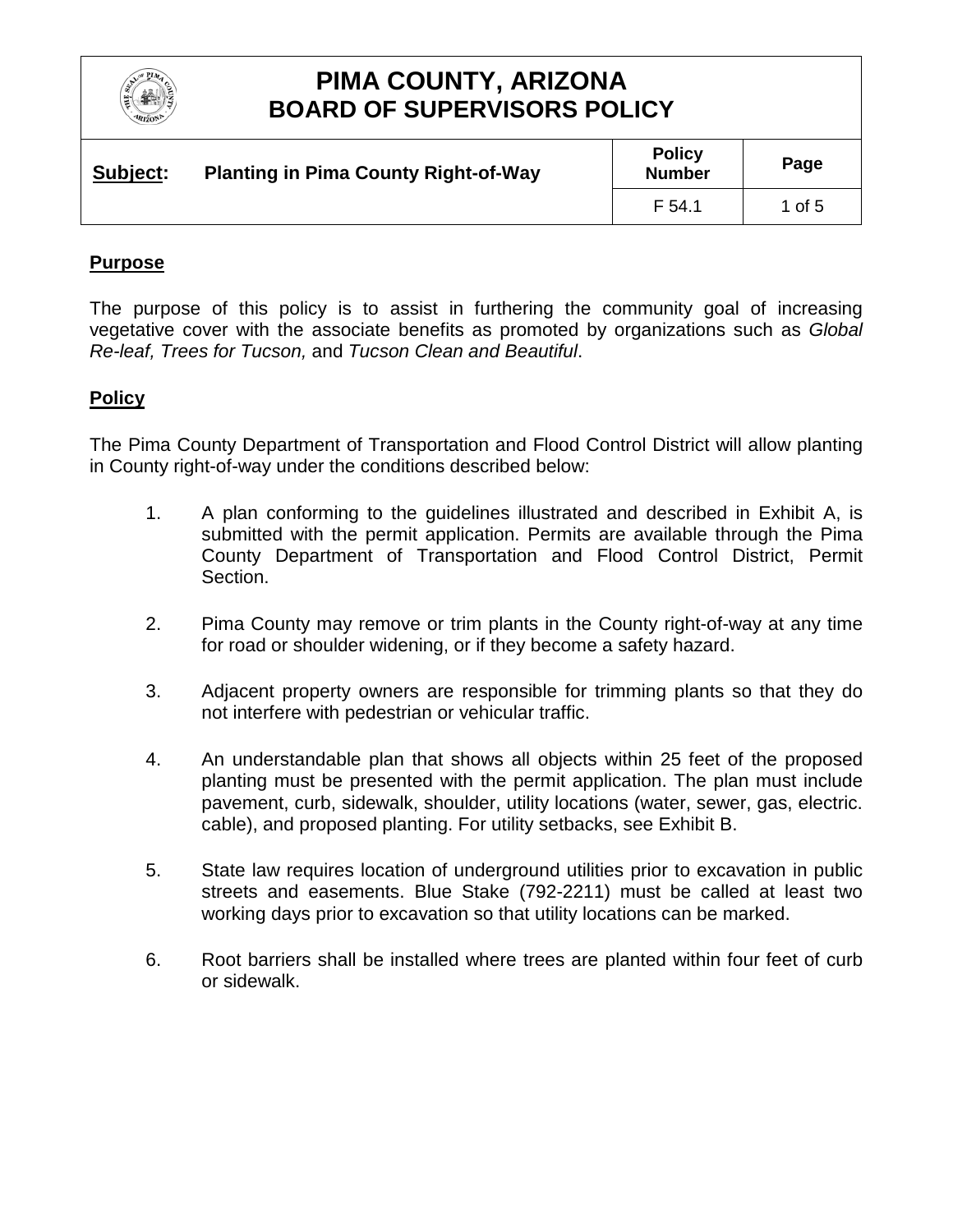

| Subject: | <b>Planting in Pima County Right-of-Way</b> | <b>Policy</b><br><b>Number</b> | Page   |
|----------|---------------------------------------------|--------------------------------|--------|
|          |                                             | F 54.1                         | 2 of 5 |

- 7. A list of trees for use within the clear zone that meets the County's requirement that trunk size not exceed 4", or be multi-trunked, is contained in Exhibit C. Low water use native or arid adapted plants are recommended for use in County right-of-ways.
- 8. A right-of-way use permit will be required, and associated permit fees existing at the time of application will be charged.

#### **Program Responsibilities**

Pima County Departments

The Pima County Department of Transportation and Flood Control District, Permits Section, shall be responsible for the review and approval of plans prior to issuance of permit applications in accordance with the guidelines set forth in Exhibits A, B, and C.

#### **Responsible Department**

Pima County Department of Transportation and Flood Control District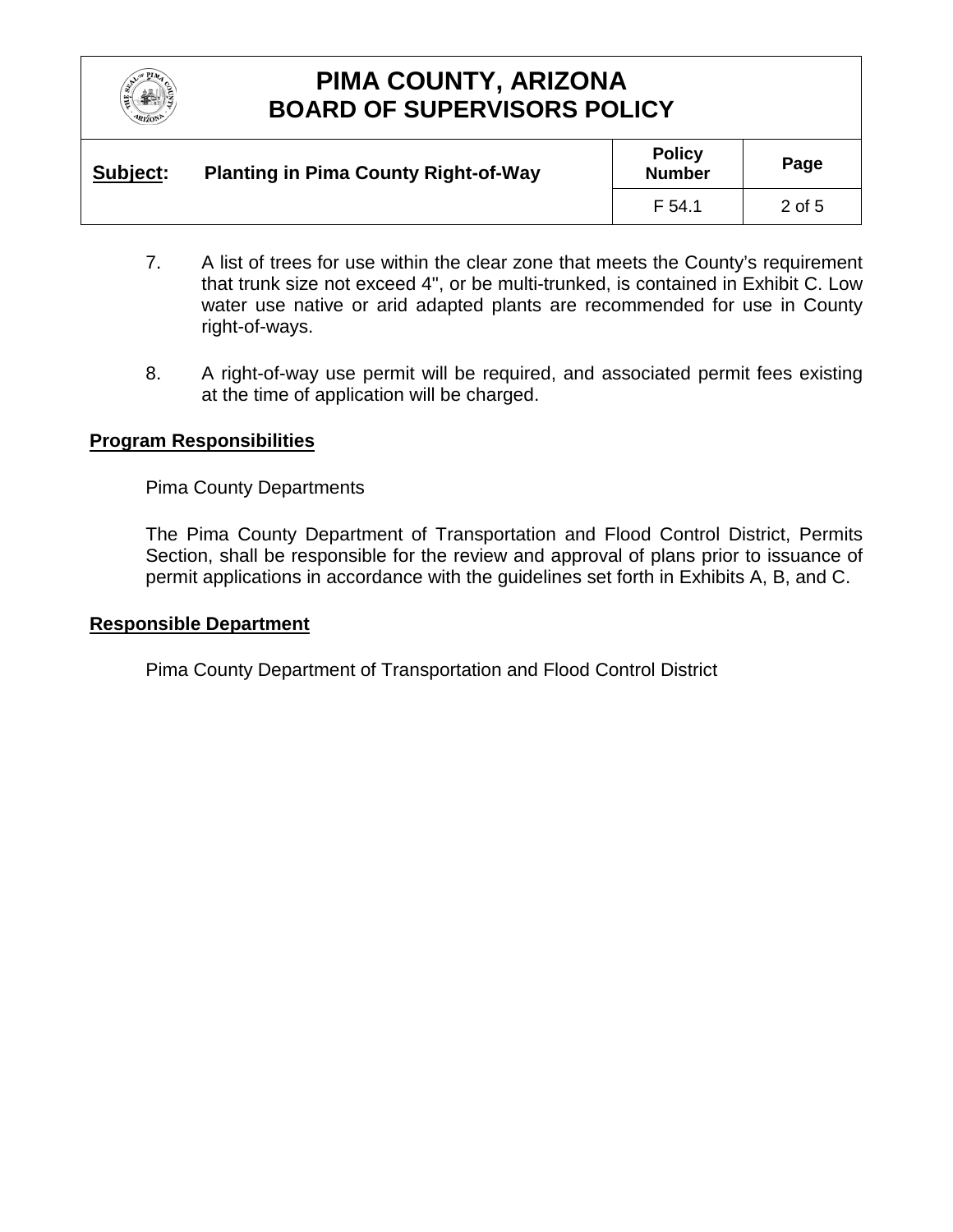

| Subject: | <b>Planting in Pima County Right-of-Way</b> | <b>Policy</b><br><b>Number</b> | Page   |
|----------|---------------------------------------------|--------------------------------|--------|
|          |                                             | F 54.1                         | 3 of 5 |

- Clear Zone А. Uses: Bike lane, curb and gutter, shoulder, traffic signs, pedestrian paths (4' wide min.), 6:1 slopes max., ground covers, arganic and inorganic shrubs, trees with trunks lass than 4" diameter measured at 18" above grade, multitrunked trees.
- ß. Non Restricted Planting Zone (To Right-of-Way Limit) Uses: Pedestrian path (4" wide min.) 3:1 slopes max. islopes exceeding 3:1 may be allowed if revegerated or stabilized in accordance with Section 18.81 Firms County Zoning Code, ground covers, shrubs, trees tail sizes), seguaro cacti, existing vegetation,
- C. Intersection Sight Visibility Intersection sight visibility must conform to sight Intersection agin, visitency must connoming agent.<br>Visibility triangle standards as described in the<br>Firna County Department of Transportation & Flood Control District Subdivision Street Standards.
- **Clear Zone Requirement** Up to 25 MPH - 10' Over 36 MPH - 20'
- **Shoulder** Eight foot no planting zone



**EXHILT A**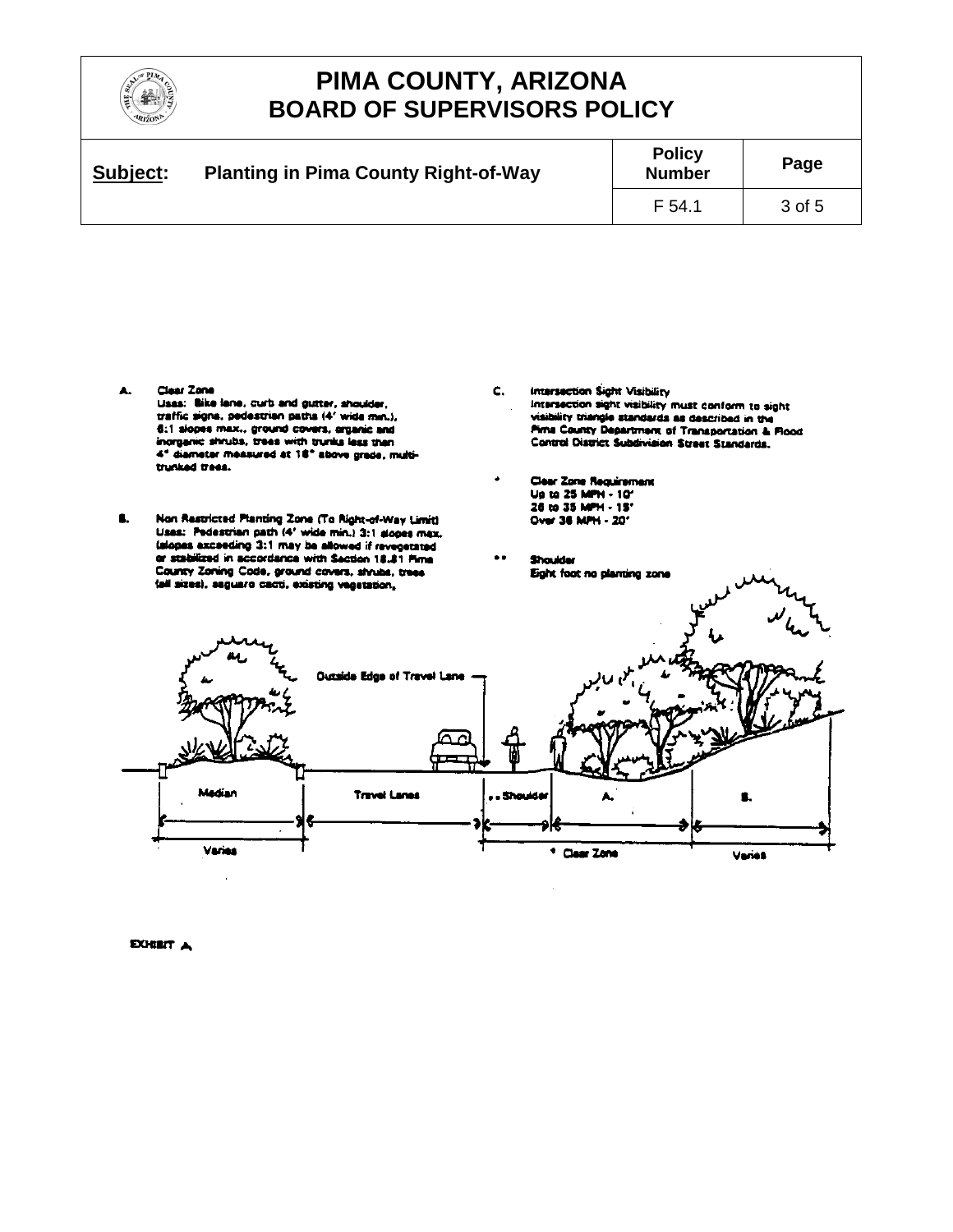

| Subject: | <b>Planting in Pima County Right-of-Way</b> | <b>Policy</b><br><b>Number</b> | Page   |
|----------|---------------------------------------------|--------------------------------|--------|
|          |                                             | F 54.1                         | 4 of 5 |

#### **EXHIBIT B** UTILITY SETBACK FOR TREES

Setbacks to utility lines are for the protection of the person(s) performing excavation near the utility. Damage to a utility line could result in charges for repair, or possible injury to the excavator. State law requires that underground utilities must be located prior to excavation in public right-of-way. Call Blue Stake (792-2211) at least 2 working days prior to excavation so the area can be marked for utility locations.

|                                                                             | Minimum        | Recommended               |
|-----------------------------------------------------------------------------|----------------|---------------------------|
| <b>Underground Lines</b>                                                    | <b>Setback</b> | <b>Setback by Utility</b> |
| <b>Water Main Lines</b>                                                     | 3 feet         | 5 feet                    |
| <b>Water Service Lines</b>                                                  | 3 feet         | 5 feet                    |
| <b>Natural Gas Line</b>                                                     | 3 feet         | 3 feet                    |
| Electric/Telephone Lines                                                    | 3 feet         | 3 feet                    |
| Cable TV                                                                    | 3 feet         | 3 feet                    |
| <b>Sewer Main Lines</b>                                                     | 3 feet         | 10 feet                   |
| <b>Sewer House Connections</b>                                              | 3 feet         | 10 feet                   |
| Note: Sewer house connections are private and are not marked by Blue Stake. |                |                           |
| Telephone & Electric Vaults and Pullboxes                                   | 50 feet        | 50 feet                   |
| <b>Aboveground Utilities</b>                                                |                |                           |
| Any utility equipment with doors                                            | 3 feet         | 5 feet                    |
| <b>Water Meters/Fire Hydrants</b>                                           | 5 feet         | 10 feet                   |
| <b>Utility Poles</b>                                                        |                |                           |
| $7' - 15'$ trees                                                            | 5 feet         | ---                       |
| $15' - 25'$ trees                                                           | 5 feet         |                           |
| $25' - 60'$ trees                                                           | 8 feet         | 15 feet                   |

**Electric & Telephone Lines** Trees should not be planted directly under overhead lines. If planting under an overhead line is unavoidable, only low growing trees should be used. Contact the appropriate utility for more details.

Planting near street lights can obscure the light and create a safety hazard. Locate the tree so as not to create a hazard.

Do not obscure utility meters.